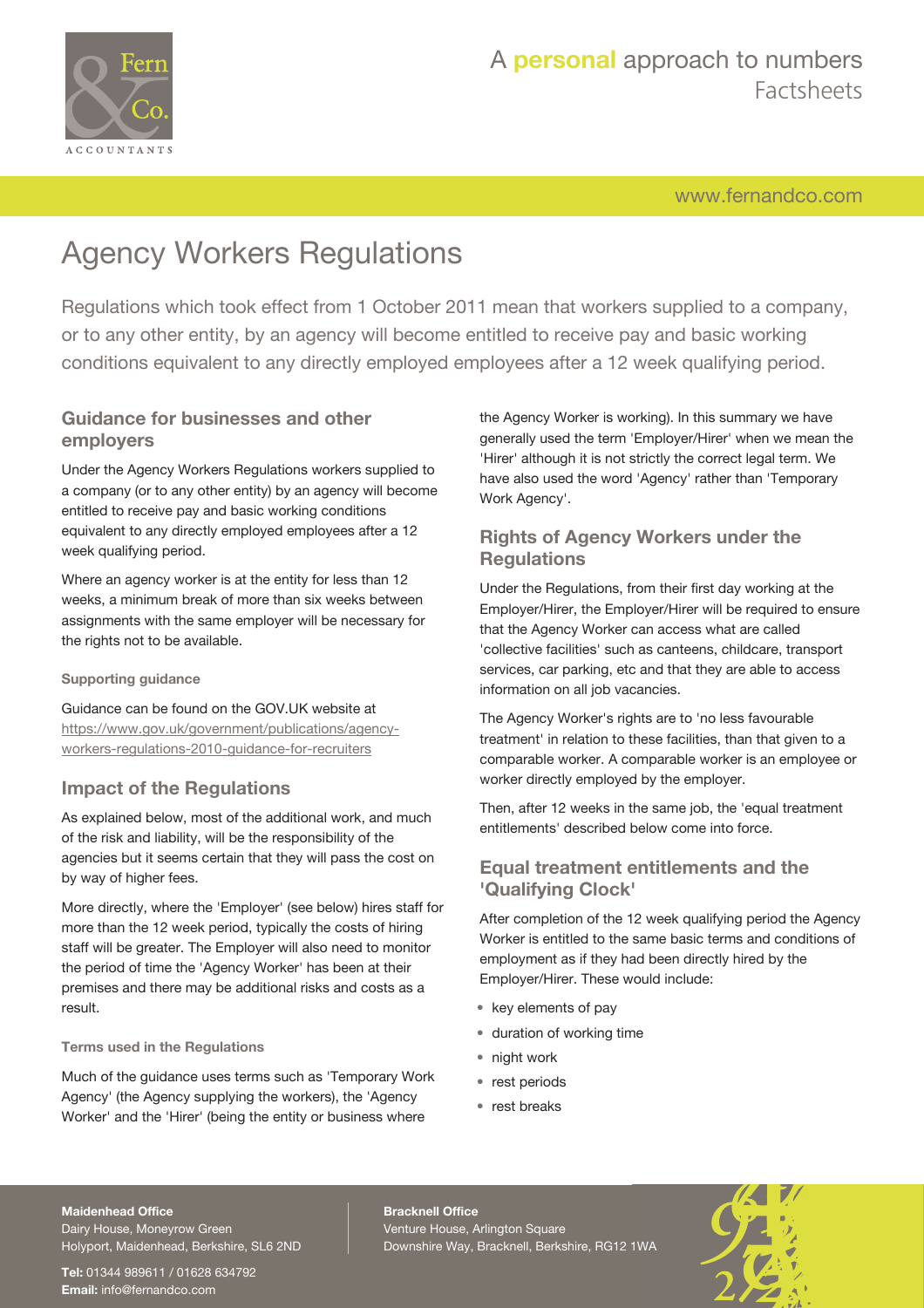

### [www.fernandco.com](http://www.fernandco.com)

- annual leave
- pregnant workers will be entitled to paid time off for antenatal appointments.

If a particular entitlement commences only after a period of service, for example, additional annual leave arises after one year of employment, then the entitlement would only start after one year plus 12 weeks.

The term 'Qualifying Clock' is used to illustrate the working of the guidance.

The guidance refers to extensive anti-avoidance provisions preventing a series of assignments being structured in such a way as to prevent an Agency Worker from completing the qualifying period and describes when the Qualifying Clock can be reset to zero, where the clock 'pauses' during a break, and where it continues to 'tick' during a break.

The examples given are extensive but include, for example:

- the clock is reset to zero where an Agency Worker begins a new assignment (and a new Employer/Hirer for this purpose is closely defined) or there is a break of more than six weeks
- the clock would be paused for a break of no more than six weeks and the worker returns to the same Employer/Hirer, or a break of up to 28 weeks because the worker is incapable of work because of sickness or injury
- the clock continues to tick as a result of breaks to do with pregnancy, childbirth, maternity or paternity leave.

There are many more examples given in the Business, Energy and Industrial Strategy (BEIS) guidance.

### **Identification of basic working and employment conditions and pay**

Equal treatment covers basic working and employment conditions included in the relevant contracts of direct recruits, which would normally mean terms and conditions laid out in standard contracts, pay scales, collective agreements or company handbooks. Where available this

would be the same pay, holidays, etc as if the Agency Worker had been recruited as an employee or worker to the same job. There does not have to be a comparable employee (called a 'comparator') but it would be easier to demonstrate compliance with the Regulations where such a person is available.

Pay is defined as including and excluding a number of elements, most of which are shown below.

**To be included in pay for this purpose:**

- basic pay based on an annual salary equivalent
- overtime payments
- shift / unsocial hours allowances
- payment for annual leave
- bonus or commission payments
- vouchers or stamps with monetary value which are not salary sacrifice schemes.

**Not to be included:**

- occupational sick pay
- occupational payments (agency workers will be covered by Auto-enrolment which started to phase in from October 2012)
- occupational maternity, paternity or adoption pay
- redundancy pay / notice pay
- majority of benefits in kind
- payments requiring an eligibility period of employment.

### **Working time and holiday entitlements**

In addition to an agency worker's existing rights under the Working Time Regulations 1998, after 12 weeks, the worker becomes entitled to the same rights for working time, night work, rest periods and rest breaks, annual leave and overtime rates, as directly employed employees.

#### **Maidenhead Office**

Dairy House, Moneyrow Green Holyport, Maidenhead, Berkshire, SL6 2ND

**Tel:** 01344 989611 / 01628 634792 **Email:** [info@fernandco.com](mailto:info@fernandco.com)

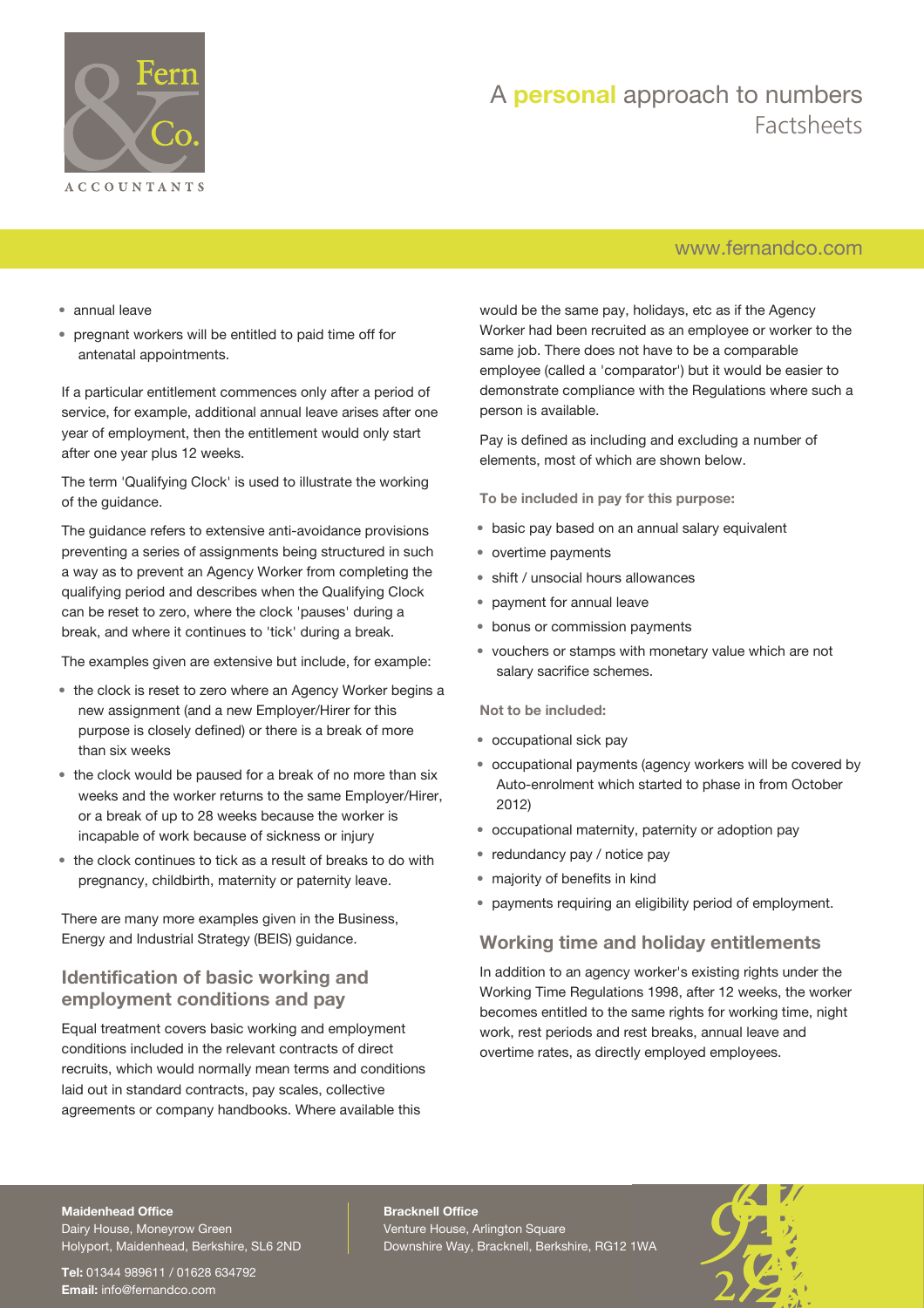

### [www.fernandco.com](http://www.fernandco.com)

The guidance recognises that some Agency Workers already receive these benefits from the date they join the Employer/ Hirer and mention as an example that Employers/Hirers often offer a lunch hour rather than the minimum 20 minute rest under the Working Time Regulations. The guidance also includes a reminder that the statutory entitlement to paid holiday leave is 5.6 weeks per year.

### **Pregnant workers and new mothers**

After the 12 week qualifying period pregnant workers will be allowed paid time off for antenatal appointments and classes and if they can no longer carry out the duties of their original assignment they will need to be found alternative sources of work. If no such alternative work is available from either the Employer/Hirer or the Agency, the Agency should pay the pregnant woman for the remaining expected duration of the assignment.

The provisions of the Equality Act also apply, meaning that there is a risk that either an Agency or the Employer/Hirer could be guilty of discrimination if a worker were to receive less favourable treatment as a result of their pregnancy or maternity.

If the nature of the assignment is such that there is a risk to the worker's health and safety, the Agency will need to ask the Employer/Hirer to carry out a workplace risk assessment, which they will need to do.

### **Permanent employment contract with the Agency**

If the Agency Worker has a permanent contract of employment with the Agency then the equal treatment provisions do not need to be complied with by the Employer/ Hirer.

### **Information likely to be requested by an Agency**

To comply with these Regulations, agencies may need to collect certain information from the Employer/Hirer before an assignment begins. This is in addition to their existing obligations under what are known as the Conduct Regulations 2010 and the Gangmasters Licensing Regulations (for the food, agricultural and shellfish sectors).

Where an assignment is likely to last for more than 12 weeks, it will probably be good practice for the Agency to ask for information at an early stage though the Regulations do not refer to any particular timescale.

Existing regulations require information about:

- hirer's identity, business and location
- start date and duration
- role, responsibilities and hours
- experience, training, qualifications etc
- health and safety risk
- expenses.

The details now required to comply with the Agency Workers Regulations after the 12 week period are:

- basic pay, overtime payments, shift/unsocial hours allowances and any risk payments
- types of bonus schemes
- vouchers with monetary value
- annual leave entitlement.

It is likely that the Agency will also ask for information about any day one entitlements which may be available, even though they are the responsibility of the Employer/Hirer.

### **Liability and remedies**

The responsibility lies with the Employer/Hirer to provide day one entitlements and claims would probably be against the Employer/Hirer.

### **Maidenhead Office**

Dairy House, Moneyrow Green Holyport, Maidenhead, Berkshire, SL6 2ND

**Tel:** 01344 989611 / 01628 634792 **Email:** [info@fernandco.com](mailto:info@fernandco.com)